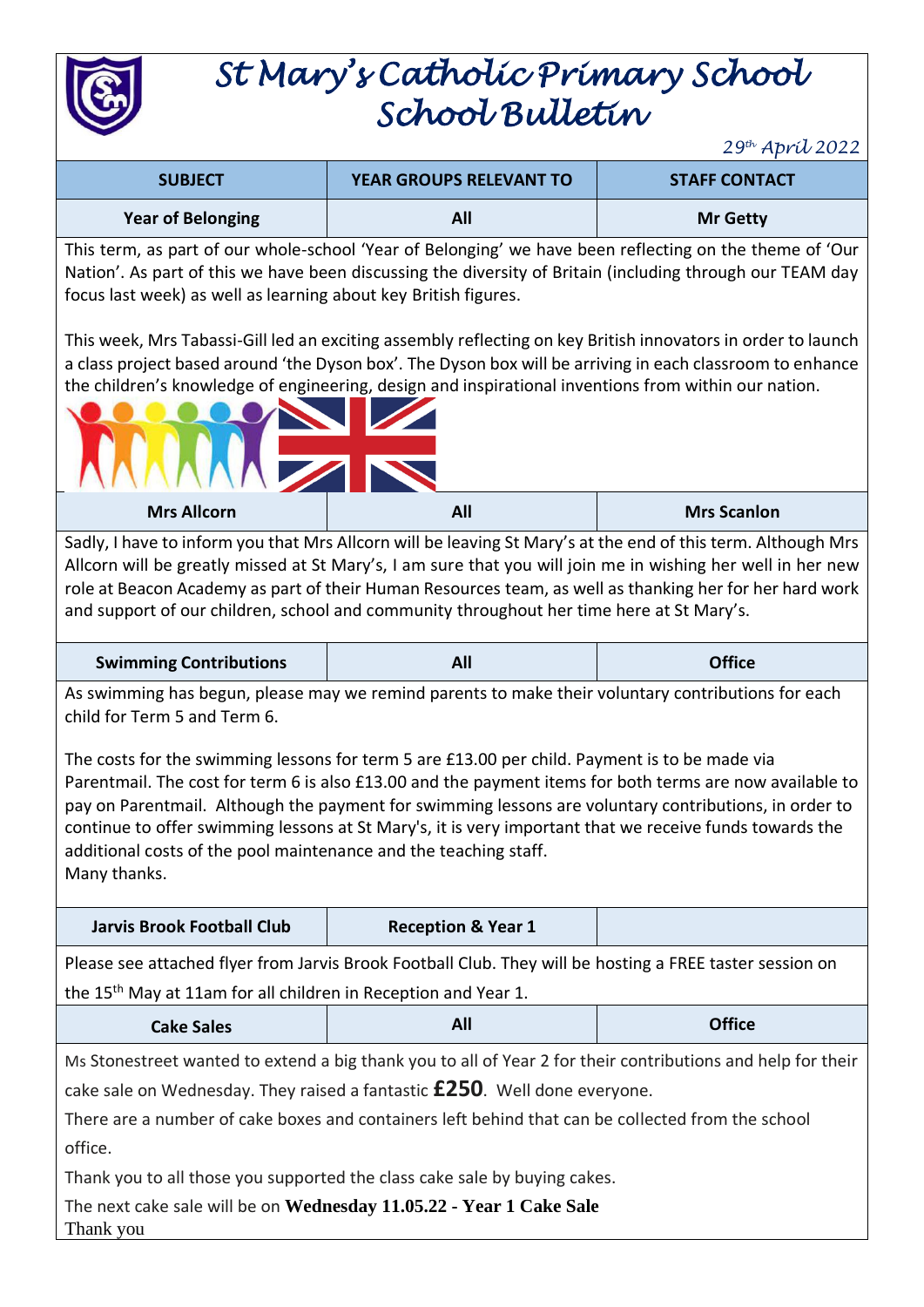| <b>Little Makers Art Club</b>                                                                                                                                                                                                                                                               | Year 2, 3, 4, 5, 6                                                                                                                                                                                                                                                                                                                                                                                                             |                |  |
|---------------------------------------------------------------------------------------------------------------------------------------------------------------------------------------------------------------------------------------------------------------------------------------------|--------------------------------------------------------------------------------------------------------------------------------------------------------------------------------------------------------------------------------------------------------------------------------------------------------------------------------------------------------------------------------------------------------------------------------|----------------|--|
| Please see attached Flyer from Sarah Pollard for the after-school 'Little Makers Art club'.<br>This will begin on Tuesday 3 <sup>rd</sup> May after the bank holiday.<br>Please contact Sarah to get your child booked on.                                                                  |                                                                                                                                                                                                                                                                                                                                                                                                                                |                |  |
| <b>School Uniform 15% off</b>                                                                                                                                                                                                                                                               | All                                                                                                                                                                                                                                                                                                                                                                                                                            | <b>Brigade</b> |  |
| With noticeable increases to the cost-of-living, our school uniform suppliers are offering a discount on<br>their uniform as follows:<br>From Sunday 24 <sup>th</sup> April to Sunday 1 <sup>st</sup> May all orders placed will receive a 15% discount when using code                     |                                                                                                                                                                                                                                                                                                                                                                                                                                |                |  |
| SPRING15<br>Please see the new link as this has changed - www.brigade.uk.com/parents/<br>To search for the school name, type in St Mary's and the option of ST MARY'S CATHOLIC PRIMARY<br>SCHOOL-EAST SUSSEX will appear. If you miss the apostrophe, our school will not show in the list. |                                                                                                                                                                                                                                                                                                                                                                                                                                |                |  |
| Thank you.                                                                                                                                                                                                                                                                                  |                                                                                                                                                                                                                                                                                                                                                                                                                                |                |  |
| <b>Second hand school uniform</b>                                                                                                                                                                                                                                                           |                                                                                                                                                                                                                                                                                                                                                                                                                                |                |  |
|                                                                                                                                                                                                                                                                                             | All                                                                                                                                                                                                                                                                                                                                                                                                                            | <b>Office</b>  |  |
| from alternative retailers.                                                                                                                                                                                                                                                                 | We would really appreciate more donations of second-hand uniform for resale, particularly the badged polo<br>tops, jumpers, and cardigans. These are in very short supply for all ages over 7-8.<br>Please remember that we have iron-on school badges for sale from the school office priced at $£1.70$ each<br>which can be applied to royal blue v neck sweatshirts, cardigans, pale blue polo shirts and PE shirts sourced |                |  |
| <b>Letter from East Sussex</b>                                                                                                                                                                                                                                                              | All                                                                                                                                                                                                                                                                                                                                                                                                                            | <b>Office</b>  |  |
| Sussex is helping.                                                                                                                                                                                                                                                                          | Please see attached letter from East Sussex Director of Children Services re - Ukraine Crisis: how East                                                                                                                                                                                                                                                                                                                        |                |  |
| <b>School Meals payments</b>                                                                                                                                                                                                                                                                | KS <sub>2</sub>                                                                                                                                                                                                                                                                                                                                                                                                                | <b>Office</b>  |  |
| in advance to avoid accounts running into deficit.<br>Thank you for your support with this.<br><b>Coats and School Jumpers</b>                                                                                                                                                              | Please can parents/carers be reminded to check their ParentPay accounts to ensure that children's<br>school meals are paid for. School meals cost £2.20 per day for children in Years 3 to 6.<br>We kindly ask that parents/carers check their accounts so that school meals can be booked and paid for                                                                                                                        | <b>Office</b>  |  |

I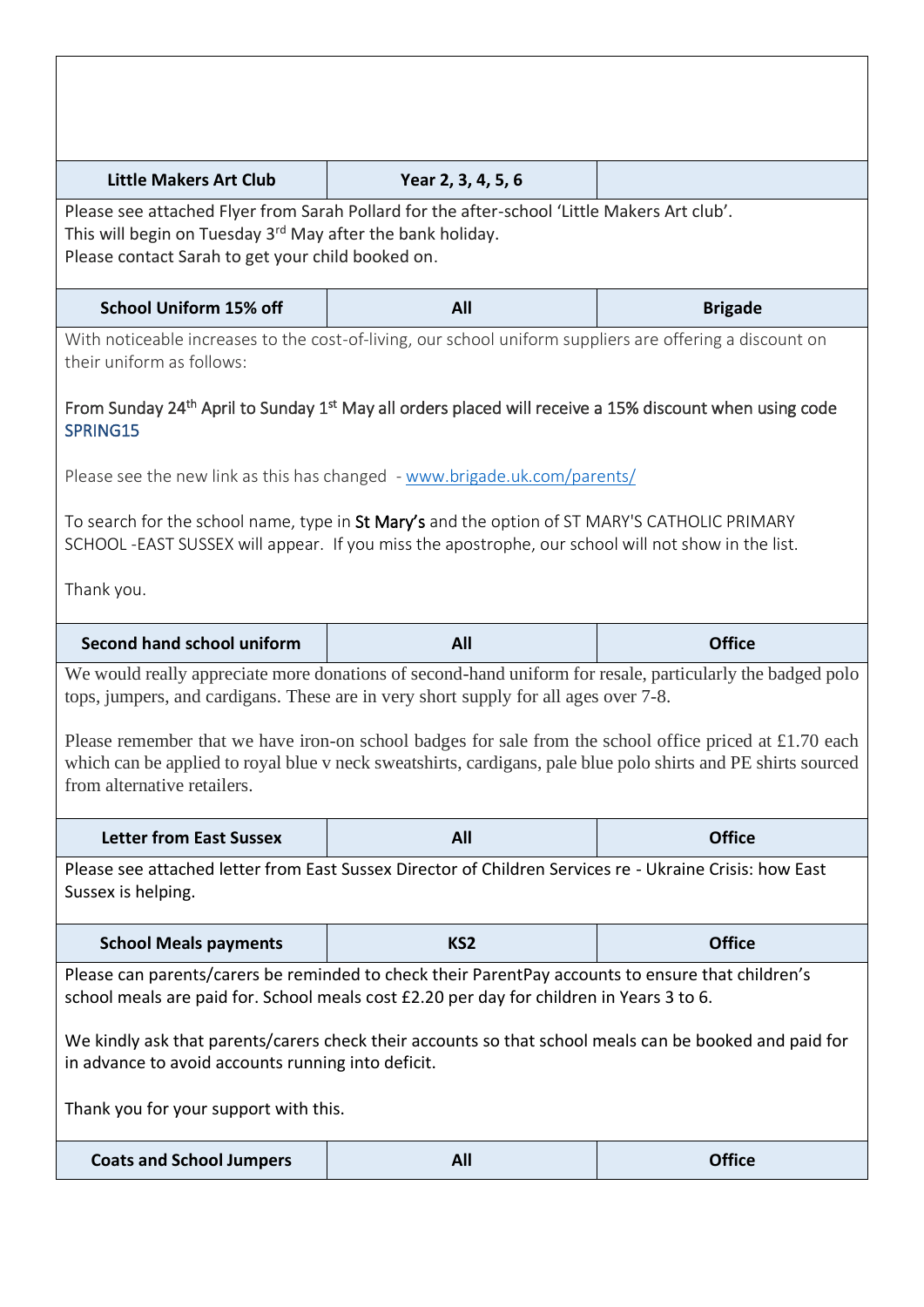A number of children have come to school without coats again this week. At this time of year the weather can be very changeable and the temperature can be quite cold. Please can all children have a coat with them every day, even if it is just a rain mac 'just in case'.

Please can all items of children's clothing be checked to ensure that they are named, as large numbers of unclaimed items of uniform are sometimes being left on the playgrounds following breaktimes.

Thank you.

| <b>Diary Dates</b> | All | <b>Office</b> |
|--------------------|-----|---------------|
|--------------------|-----|---------------|

A reminder that this Monday 2nd May 2022 is a Bank Holiday and school is closed. We look forward to seeing everyone back in school next Tuesday 3<sup>rd</sup> May. Enjoy the long weekend.

#### Important

The following INSET DAYS have been decided for the next academic school year 2022/23. School will be closed to all pupils on these days.

> **1st September 2022 nd September 2022 rd January 2023 th July 2023 st July 2023**

#### **2022/23 Term Dates**

| Term 1            | 5 September 2022 | 21 October 2022  |
|-------------------|------------------|------------------|
| Autumn break      | 24 October 2022  | 28 October 2022  |
| Term 2            | 31 October 2022  | 16 December 2022 |
| Christmas break   | 19 December 2022 | 2 January 2023   |
| Term <sub>3</sub> | 4 January 2023   | 10 February 2023 |
| February break    | 13 February 2023 | 17 February 2023 |
| Term 4            | 20 February 2023 | 31 March 2023    |
| April break       | 3 April 2023     | 14 April 2023    |
| Term 5            | 17 April 2023    | 26 May 2023      |
| May break         | 29 May 2023      | 2 June 2023      |
| Term 6            | 5 June 2023      | 19 July 2023     |

Monday May 1<sup>st</sup> 2023 is a Public Bank Holiday - School is closed

## TERM 5

02.05.22 - **May Bank Holiday - School Closed**

09.05.22 to 12.05.22 Year 6 SATs week

11.05.22 - Year 1 Cake Sale

18.05.22 - Online Safety Assembly 9.15am – Parents Invited

24.05.22 - Young Voices Concert at the O2 Arena London (Indigo and Violet class participants)

25.05.22 - Reception Class Cake Sale

27.05.22 - Jubilee Celebration Lunch in school

27.05.22 - Last Day of Term for pupils (**3.15pm finish**)